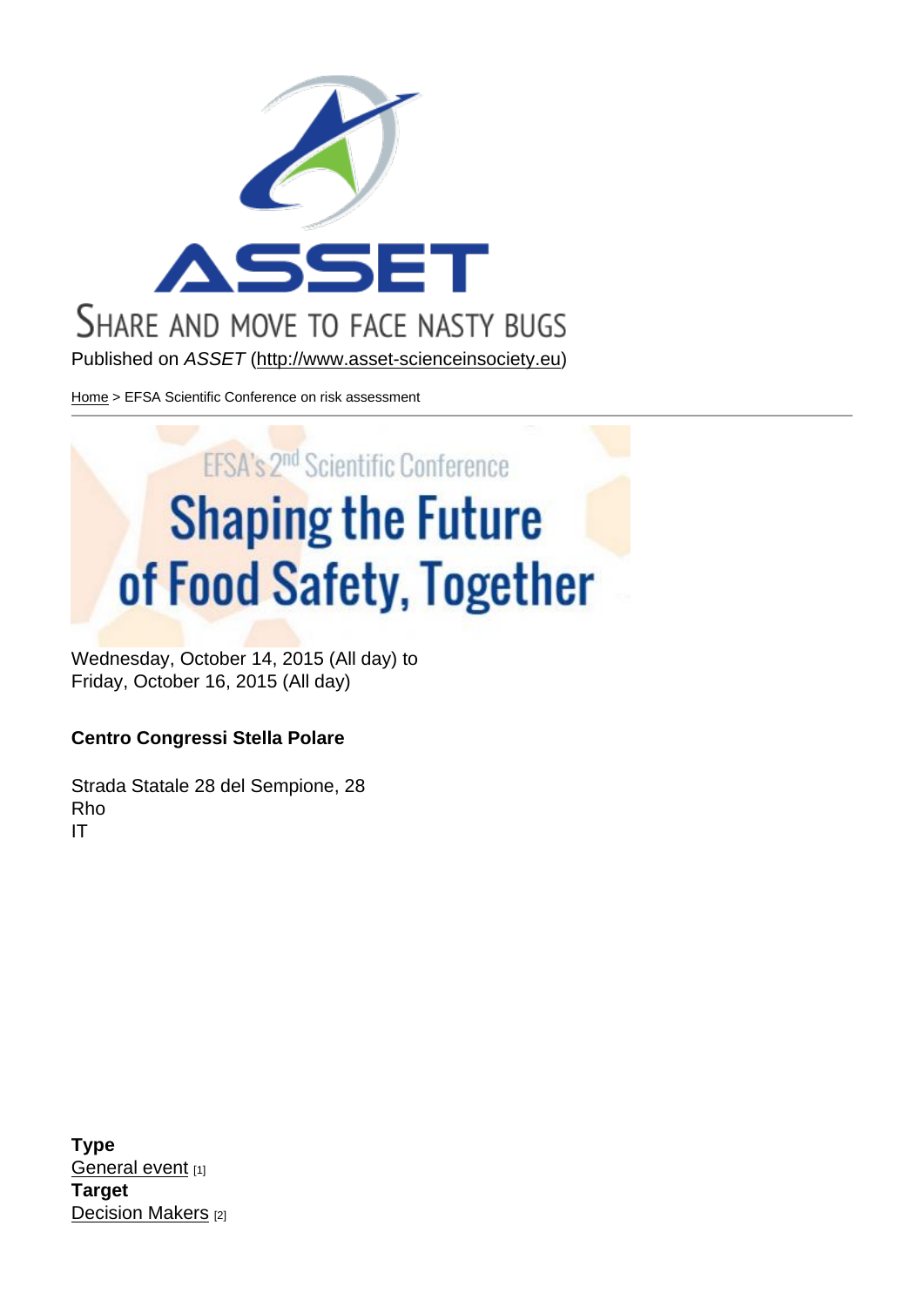Government and Public Health [3] Healthcare Professionals [4] Industry & Commerce [5] [Topic](http://www.asset-scienceinsociety.eu/target/government-and-public-health)  [Media](http://www.asset-scienceinsociety.eu/target/healthcare-professionals) [6] [Policy](http://www.asset-scienceinsociety.eu/target/industry-commerce) [7] Prevention [8] [Stakeh](http://www.asset-scienceinsociety.eu/topic/media)olders [9] [Tags](http://www.asset-scienceinsociety.eu/topic/policy)  [Event](http://www.asset-scienceinsociety.eu/topic/prevention) [10]

[The European](http://www.asset-scienceinsociety.eu/topic/stakeholders) Food Safety Authority (EFSA) has decided to hold a three-day Scientific [Confe](http://www.asset-scienceinsociety.eu/tags/event)rence [11] in October 2015 in Milan, in concomitance with the World Expo 2015 that the city will host from [May to October and](http://www.efsaexpo2015.eu/) in [liaison with](http://www.efsaexpo2015.eu/) national organisations, EU agencies, the European Commission and international risk assessment bodies. An international Advisory Committee has guided EFSA on the proposed programme. An international Advisory Committee has guided EFSA on the proposed programme. The objectives of this conference are to take stock of the challenges and opportunities for risk assessment to contribute to policy development and assessment in the sphere of food safety.

Assessment science is the main theme of the conference, with EFSA aiming to attract an audience of 800 participants. Hence, scientists working in risk assessment organisations are invited to attend. As the purpose of assessment is policy development and evaluation, risk managers and risk communicators are invited as well. Another objective of the conference is to broaden the debate beyond food safety risk assessment per se. Therefore, scientists working in a domain or having an interest in the field of science-based assessment are invited to participate. Young scientists are particularly encouraged to join.

Registrations and abstracts submission will open in the course of January 2015.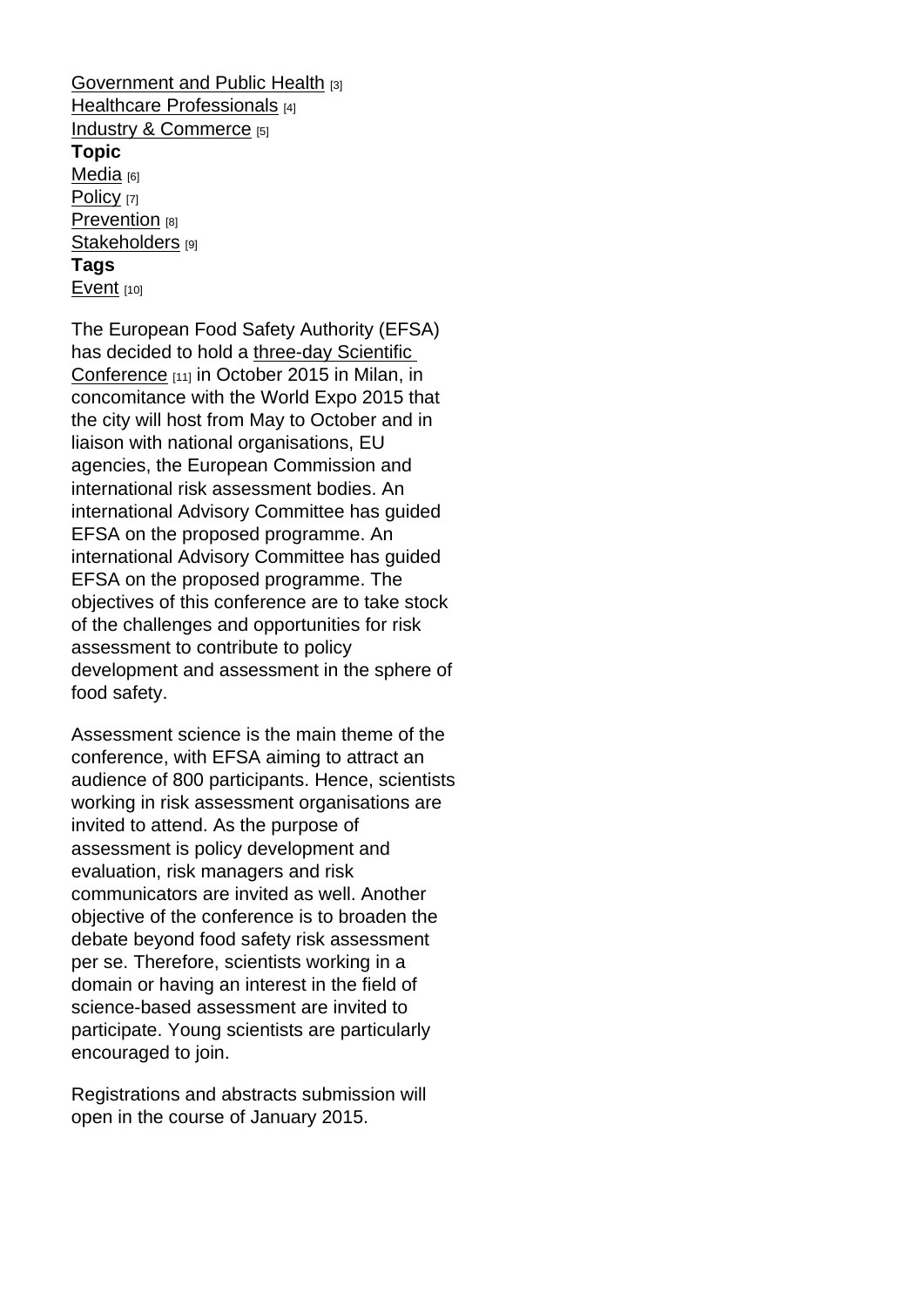## **Newsletters**

Select the newsletter(s) to which you want to subscribe or unsubscribe.

News from Asset project Responsible Research and Innovation Newsletter Asset PPRB

E-mail \*

#### **Contacts**

**Facebook** 

**Twitter** 

YouTube

**LinkedIn** 

## **Contacts**

General inquiries: info@asset-scienceinsociety.eu

# [ASSET](mailto:info@asset-scienceinsociety.eu)

Action plan on Science in Society related issues in Epidemics and Total pandemics European Commission This project has received funding from the European Union?s Seventh Framework Programme for research, technological development and demonstration under grant [agreement no 612236.](http://ec.europa.eu/index_en.htm)

Source URL: http://www.asset-scienceinsociety.eu/events/efsa-scientific-conference-risk-assessment